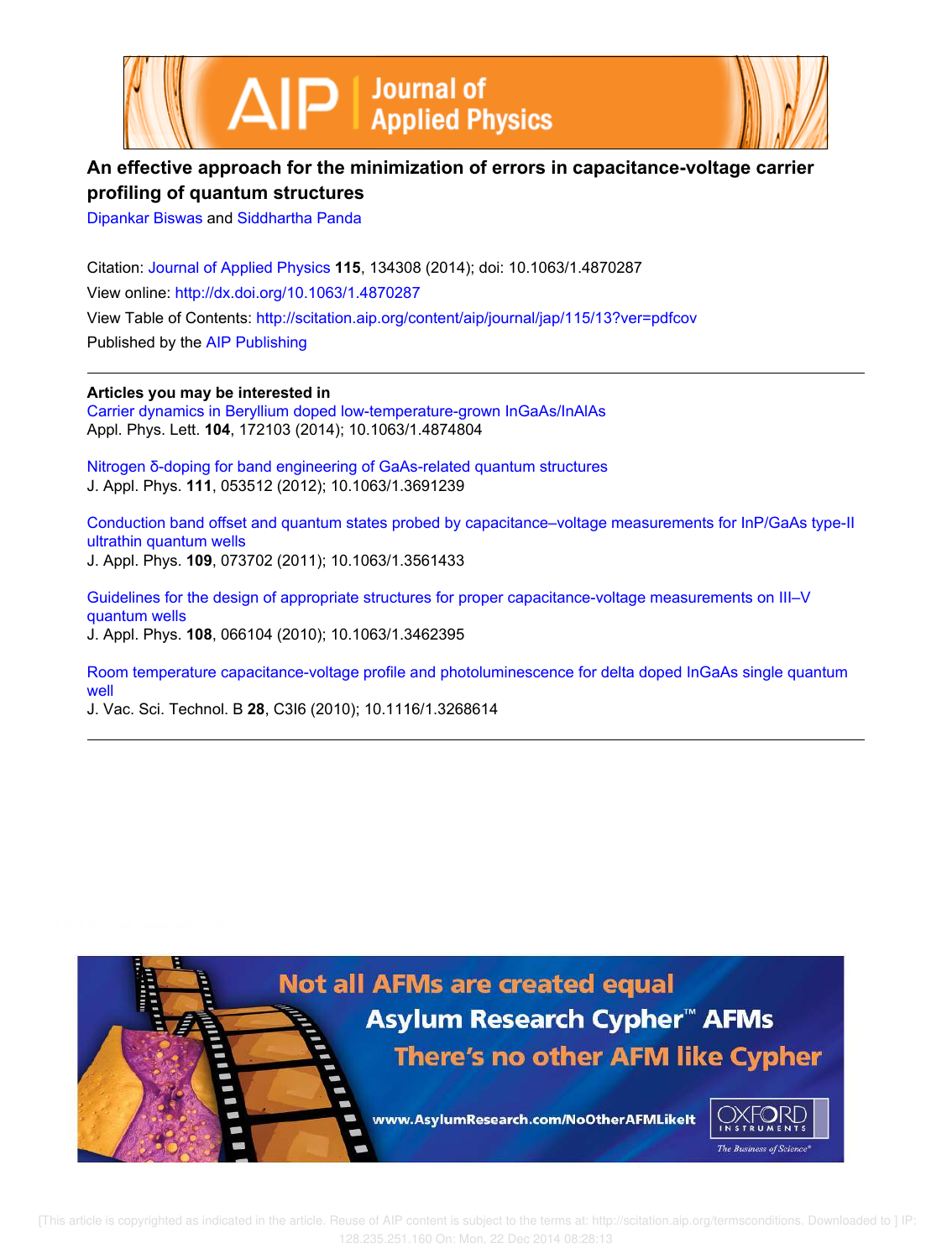

## An effective approach for the minimization of errors in capacitance-voltage carrier profiling of quantum structures

Dipankar Biswas<sup>a)</sup> and Siddhartha Panda

*Institute of Radiophysics and Electronics, University of Calcutta, 92 A. P. C. Road, Kolkata 700009, India*

(Received 6 September 2013; accepted 21 March 2014; published online 2 April 2014)

Experimental capacitance–voltage (*C-V*) profiling of semiconductor heterojunctions and quantum wells has remained ever important and relevant. The apparent carrier distributions (ACDs) thus obtained reveal the carrier depletions, carrier peaks and their positions, in and around the quantum structures. Inevitable errors, encountered in such measurements, are the deviations of the peak concentrations of the ACDs and their positions, from the actual carrier peaks obtained from quantum mechanical computations with the fundamental parameters. In spite of the very wide use of the *C-V* method, comprehensive discussions on the qualitative and quantitative nature of the errors remain wanting. The errors are dependent on the fundamental parameters, the temperature of measurements, the Debye length, and the series resistance. In this paper, the errors have been studied with doping concentration, band offset, and temperature. From this study, a rough estimate may be drawn about the error. It is seen that the error in the position of the ACD peak decreases at higher doping, higher band offset, and lower temperature, whereas the error in the peak concentration changes in a strange fashion. A completely new method is introduced, for derivation of the carrier profiles from *C-V* measurements on quantum structures to minimize errors which are inevitable in the conventional formulation. © 2014 AIP Publishing LLC. [http://dx.doi.org/10.1063/1.4870287]

### I. INTRODUCTION

With the advent of new materials and applications, semiconductors heterojunctions and quantum wells (QWs) are being progressively used in the area of optoelectronic devices like laser diodes, LEDs, photodetectors, solar cells, high electron mobility transistors, heterojunction field effect transistors, and so on. $1\frac{1}{7}$  The major issues of characterization of such devices are the band offset of the heterojunction, carrier accumulation and distribution, presence of interface states, traps, and deep levels, position of the interface, etc. The most convenient and widely used techniques for such characterizations of nanostructures are the capacitance-voltage (*C-V*) measurement and its different forms, deep level transient spectroscopy, etc. $8-15$  In spite of the wide use of the *C-V* profiling for the last couple of decades, several aspects of the process remain unexplored. Recently, we have highlighted proper design of nanostructures for  $C-V$  measurements<sup>16</sup> and we have explained the nature of temperature shifts of *C-V* carrier profiles.<sup>17</sup> Further to this, we have explained the different shift of carrier peaks in normal and inverted heterostructures.<sup>18</sup>

The carrier distribution, obtained from the *C-V* measurement, is generally called *C-V* carrier profile or apparent carrier distribution (ACD). In the case of heterojunctions and QWs, ACDs are significantly different from the actual carrier distributions, calculated from the fundamental parameters through quantum mechanical computations.<sup>19</sup> These are different from the bulk semiconductors as well. Thus, the measured carrier profile introduces tangible errors from the actual profile, which depends on the fundamental parameters and the temperature of the measurements.

The typical structures and the band diagrams for the *C-V* measurement are available in the literature.<sup>13,15</sup> The ACDs and actual carrier distributions for QW structures are well discussed in the literature<sup>15,19</sup> but the carrier distributions in and around heterojunctions for different parameters including quantum mechanical calculations are not readily available. Moreover, in spite of numerous research reports on the *C-V* profiling of such nanostructures, minimization of errors in the measurements has not been well discussed or addressed.

In this paper, we have made rigorous calculations to find the carrier distribution in and around a heterojunction with the fundamental parameters, results of which are presented with suitable discussions. The aim of this work is to reduce the error in the measurement for better accuracy.

For our studies, we have considered normal n-type heterojunctions of  $GaAs/Al_xGa_{1-x}As$  which is a commonly used lattice matched hetero-pair. The actual carrier profiles in the structures have been computed through self-consistent solutions of the Schrödinger and Poisson equations. The ACDs have been determined from the calculated capacitances of the structures.

The conventional formulation for the extraction of the carrier distribution from experimental *C-V* data produces significant errors in the ACD.<sup>17,18</sup> In this paper, we introduce a new method for computation of carrier profile from measured *C-V* data, which is much more accurate and fits the actual carrier distribution much better.

Errors arising from the series resistance during measurements are briefly highlighted.

#### II. THEORETICAL DETAILS

In our calculations, we consider n-type  $GaAs/Al<sub>x</sub>Ga<sub>1-x</sub>As$ <sup>a)</sup>Electronic mail: diiibiswas@yahoo.co.in heterojunctions with Al Schottky on  $Al_xGa_{1-x}As$ . In a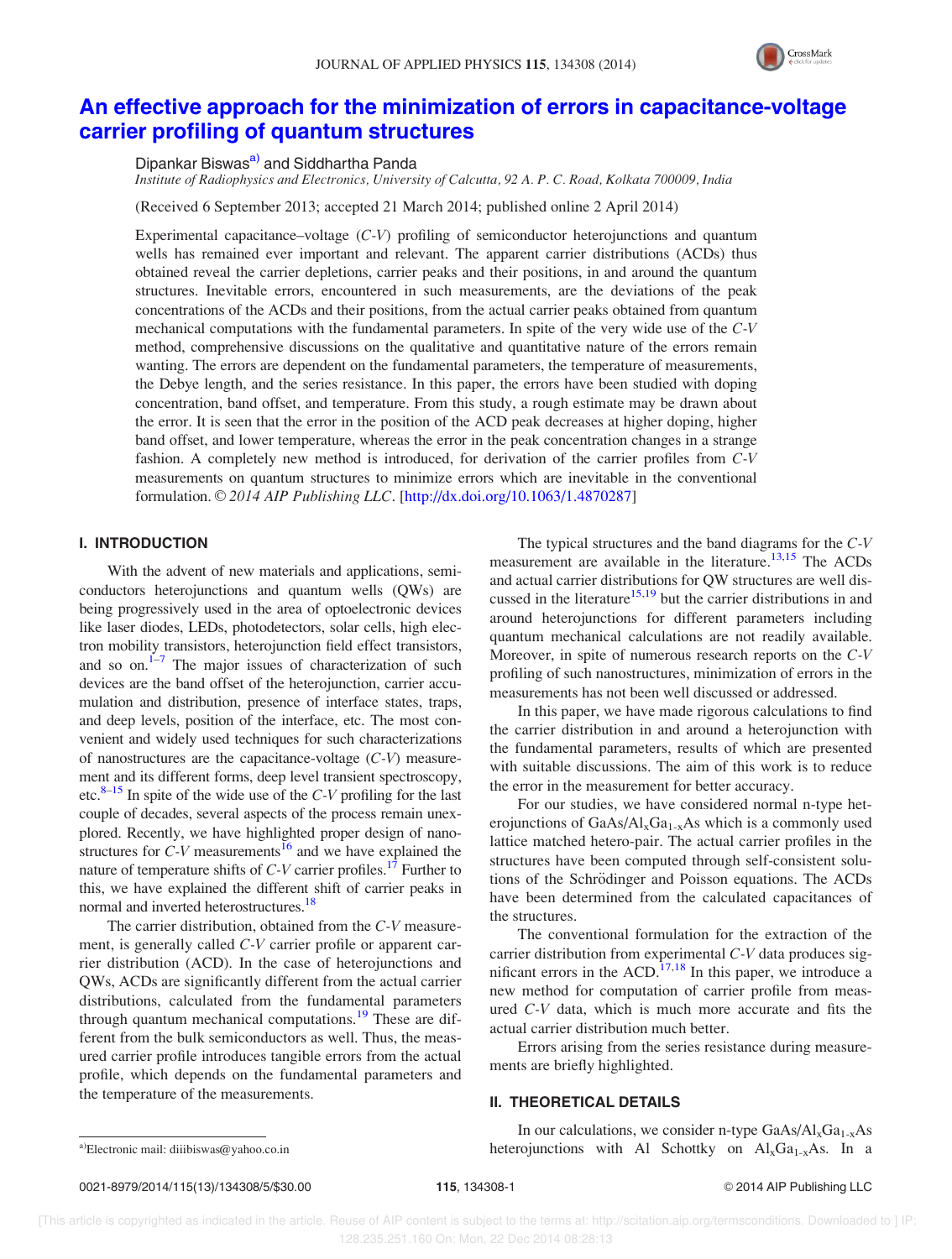heterojunction, the triangular QW which arises due to the accumulation of carriers is described by the potential energy $^{20}$ 

$$
V(z) = -q\varphi(z) + \Delta E_c(z), \qquad (1)
$$

where  $\Delta E_c$  is the band offset of the conduction band and  $\varphi$  is the electrostatic potential, determined by the ionized donor concentration,  $N_D^{\dagger}$  and electron concentration *n* through the Poisson equation,

$$
\frac{d}{dz}\left(\varepsilon(z)\frac{d\varphi(z)}{dz}\right) = -q\big[N_D^+(z) - n(z)\big].\tag{2}
$$

The electron concentration in the QW, again, depends on the quantized energy states and the wave functions of the electrons, which are obtained from the Schrödinger equation,

$$
-\frac{\hbar^2}{2}\frac{d}{dz}\left(\frac{1}{m^*(z)}\frac{d\psi(z)}{dz}\right) + V(z)\psi(z) = E\psi(z).
$$
 (3)

It is found that the parameters involved in the Schrödinger and Poisson equations are mutually dependent, which give rise to the necessity of the self-consistent solution of the two equations to determine the electron distributions in the structures. To solve the two equations self-consistently, Eqs. (2) and (3) are discretized using finite difference method with non-uniform mesh  $as^{20}$ 

$$
\left(\frac{2\varepsilon_{i+1/2}(\varphi_{i+1} - \varphi_i)}{h_i(h_i + h_{i-1})} - \frac{2\varepsilon_{i-1/2}(\varphi_i - \varphi_{i-1})}{h_{i-1}(h_i + h_{i-1})}\right) + q(N_{Di}^+ - n_i) = 0
$$
\n(4)

and

$$
-\frac{\hbar^2}{2} \left( \frac{2(\psi_{i+1} - \psi_i)}{m_{i+1/2}^* h_i (h_i + h_{i-1})} - \frac{2(\psi_i - \psi_{i-1})}{m_{i-1/2}^* h_{i-1} (h_i + h_{i-1})} \right) + V_i \psi_i = E \psi_i,
$$
\n(5)

respectively, where  $h_i$  is the mesh size between adjacent grid points  $z_{i+1}$  and  $z_i$ . Equation (4) is solved by Newton-Raphson method using the matrix equation, $^{21}$ 

$$
J\delta\varphi = -f(\varphi^0),\tag{6}
$$

where *J* is the Jacobian matrix expressed as

$$
J_{ij} = \begin{cases} \frac{2\varepsilon_{i+1/2}}{h_i(h_i + h_{i-1})} & \text{if } j = i+1, \\ \frac{2\varepsilon_{i-1/2}}{h_{i-1}(h_i + h_{i-1})} & \text{if } j = i-1, \\ -J_{ii-1} - J_{ii+1} + q \frac{\partial (N_{Di}^+ - n_i)}{\partial \varphi_i} & \text{if } j = i, \\ 0 & \text{otherwise,} \end{cases}
$$
 (7)

 $\delta\varphi$  is the correction vector to the initial approximation vector  $\varphi^0$  to obtain the actual vector  $\varphi$  as

$$
\varphi = \varphi^0 + \delta\varphi,\tag{8}
$$

and *f* is given by

$$
f_i = \left(\frac{2\varepsilon_{i+1/2}(\varphi_{i+1} - \varphi_i)}{h_i(h_i + h_{i-1})} - \frac{2\varepsilon_{i-1/2}(\varphi_i - \varphi_{i-1})}{h_{i-1}(h_i + h_{i-1})}\right) + q(N_{Di}^+ - n_i).
$$
\n(9)

In each iteration of the Newton-Raphson method, Eq. (5) is solved to provide the term  $n_i$ . By this, the self-consistency of the two equations is achieved. To solve Eq.  $(5)$ , it is transformed to a matrix eigenvalue equation as

$$
H\psi = E\psi, \tag{10}
$$

where *H* is a tri-diagonal matrix given by

$$
H_{ij} = \begin{cases} -\frac{\hbar^2}{2} \left( \frac{2}{m_{i+1/2}^* h_i (h_i + h_{i-1})} \right) & \text{if } j = i+1, \\ -\frac{\hbar^2}{2} \left( \frac{2}{m_{i-1/2}^* h_{i-1} (h_i + h_{i-1})} \right) & \text{if } j = i-1, \\ -H_{ii+1} - H_{ii-1} + V_i & \text{if } j = i, \\ 0 & \text{otherwise.} \end{cases}
$$
 (11)

A standard matrix eigenvalue solver routine has been developed to solve Eq. (10).

The boundary conditions for the Poisson equation are, at the surface  $\varphi$  is equal to the Schottky barrier height and in the neutral region, far away from the Schottky,  $\varphi$  is equal to the potential corresponding to the energy of the conduction band edge. The second boundary condition is computed taking into account the splitting of the Fermi level due to the applied bias, conduction band offset, and donor concentration in GaAs. It appears that the boundary conditions set  $V(z)$ equal to the energy of the conduction band edge considering the equilibrium Fermi level as the reference.

To determine the electron concentration, we have considered both the quantum states in the QW and the continuum states above these. $22$ 

To determine the *C-V* characteristics, the capacitance of the structure for an applied bias is computed from the change of the surface electric field due to the small change of the applied bias using Gauss theorem.<sup>15</sup> The ACD in the structure is obtained from this calculated *C-V* data through the formulation of the  $C-V$  technique.<sup>18</sup>

Parameters of  $GaAs/Al<sub>x</sub>Ga<sub>1-x</sub>As$  structures, used in the calculations, are given in Table I. The donor ionization energies of Si dopants in GaAs and AlGaAs are 5 meV (Ref.  $15$ ) and  $50 \,\text{meV}$  (Ref.  $23$ ), respectively, which have a significant effect on the carrier concentration especially at low temperature.

#### III. RESULTS AND DISCUSSION

Fig. 1 shows ACDs in the GaAs/ $Al<sub>0.3</sub>Ga<sub>0.7</sub>As hetero$ junctions at the temperature 300 K for different doping levels  $(N<sub>DH</sub>)$  in the higher band gap material, i.e., in AlGaAs over a wide range. ACDs at 50 K are also depicted in the figure for two different values of  $N<sub>DH</sub>$  to observe the temperature

 [This article is copyrighted as indicated in the article. Reuse of AIP content is subject to the terms at: http://scitation.aip.org/termsconditions. Downloaded to ] IP: 128.235.251.160 On: Mon, 22 Dec 2014 08:28:13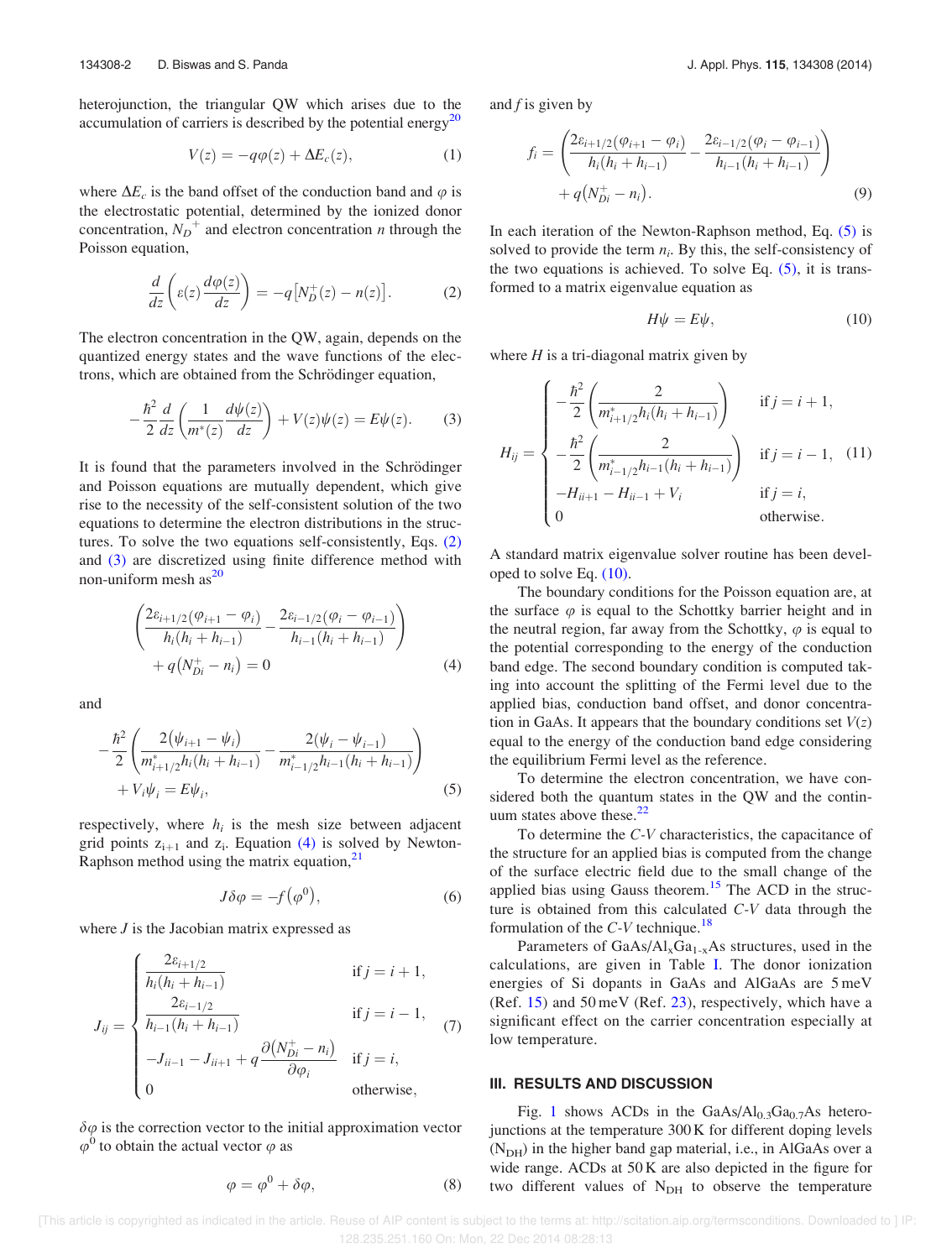TABLE I. Parameters used for the simulation on  $GaAs/Al<sub>x</sub>Ga<sub>1-x</sub>As$  structures.  $(m^*, m_0,$  and  $\varepsilon_0$  are the effective mass of electron, the rest mass of electron, and the permittivity of free space, respectively.)

| X    | $\Delta E_c$ (eV)  | $m^*/m_0^{\rm a}$ |                  | $\epsilon/\varepsilon_0^{\rm a}$ |                  |
|------|--------------------|-------------------|------------------|----------------------------------|------------------|
|      |                    | GaAs              | $Al_xGa_{1-x}As$ | GaAs                             | $Al_xGa_{1-x}As$ |
| 0.3  | $0.235^{\rm b}$    | 0.067             | 0.092            | 13.18                            | 12.24            |
| 0.54 | 0.437 <sup>c</sup> | 0.067             | 0.112            | 13.18                            | 11.5             |

<sup>a</sup>From Ref. 25.

<sup>b</sup>From Ref. 23.

 $\mathrm{c}_{\mathrm{From}}$  Ref. 26.

dependence. The donor concentration in the GaAs side  $(N_{DL})$ is considered as  $5 \times 10^{15}$  cm<sup>-3</sup>. All distances are measured from the GaAs/AlGaAs interface. The curves show a depletion region followed by an accumulation region along the depth as is usual for quantum structures. It is seen that at 300 K when the doping is lower  $(N_{\text{DH}} = 2 \times 10^{16} \text{ cm}^{-3})$ , the peak of the ACD is as much as 29 nm away from the interface. As the doping increases, the peak gradually moves towards the interface and at the doping of  $10^{18}$  cm<sup>-3</sup> the peak is 9 nm away from the interface; whereas the peak of the actual carrier distribution moves from 8 nm to 3.6 nm for the dopings mentioned. Hence, there is a large reduction in the error at the higher doping. It is also observed that the concentration of the peak is higher than the barrier at low doping but at higher doping it is less. It should be noted that the Debye length in the barrier and in the accumulation region changes widely with the doping concentration. This causes significant change in the ACD peaks as depicted in Fig. 1.

At 50 K, the Debye smearing at different reverse bias, used in the *C-V* measurement, decreases leading to significant reduction in the shift of the carrier peaks as reflected in Fig. 1.<sup>17</sup> At this temperature, the large enhancement of the peak concentration as seen in the figure arises mainly due to the avoidance of quantum mechanical aspects and temperature dependence in the procedure of conventional *C-V* profiling as discussed in our published work.<sup>17</sup>

The error in *C-V* profiling is considered to be the deviation from the actual carrier peak, both in the position and concentration. In Fig. 2, we have plotted the errors in the concentration and position of the ACD peak with respect to the actual carrier peak due to the variation of doping concentration in  $Al_xGa_{1-x}As$  for two different conduction band offsets, 0.235 eV and 0.437 eV corresponding to the Al mole fraction 0.3 and 0.54, respectively, at 300 K. It is seen that the peak concentration of ACDs may be less than or greater than the actual values. The error is defined as negative for the former case and positive for the latter. As seen in the figure, the error in the peak position decreases with higher doping, whereas error in the peak concentration increases with doping. For the higher band offset, the increase in the doping concentration raises the error of the peak concentration more sharply changing it from negative to positive, whereas it decreases the error of peak position more rapidly.

It seems from the results that for a set of parameters, it might be possible to estimate the error in the ACD for necessary corrections in the measurement. It should be noted that



FIG. 1. ACDs in  $GaAs/Al<sub>0.3</sub>Ga<sub>0.7</sub>As heterojunctions for different donor con$ centrations in the AlGaAs region at 300 K (solid lines) and 50 K (dotted lines) with  $N_{DL} = 5 \times 10^{15} \text{ cm}^{-3}$  and  $\Delta E_c = 0.235 \text{ eV}$ . Inset shows the conduction band and the actual carrier distribution in a  $GaAs/Al<sub>0.3</sub>Ga<sub>0.7</sub>As$  heterojunction for a typical case with temperature 300 K,  $V_a = 0$ ,  $N_{\text{DH}} = 10^{17} \text{ cm}^{-3}$ ,  $N_{\text{DL}} = 5 \times 10^{15} \text{ cm}^{-3}$ , and  $\Delta E_c = 0.235 \text{ eV}$ . Distances are measured from the hetero-interface.

it is quite hard to formulate any analytical relation between the actual carrier distribution and the ACD since several mechanisms are responsible for the difference between the two, such as Debye smearing of 2D and 3D carriers,<sup>19</sup> noninclusion of quantum properties and temperature dependence in the formulation of  $C-V$  method,  $17$  the shift of the probability function with external voltage, and the effect of the series resistance of the system on the measured capacitance.<sup>17</sup> Except the series resistance, all of these are taken into account in our calculations.

Fig. 3 shows the variation of the peak shift and peak carrier concentration with the doping concentration at 50 K. It is seen that at low temperature the peak moves towards the interface and saturates, whereas the peak concentration increases monotonically with the doping concentration.

From all the above discussions, it is evident that by the widely used conventional computation for the extraction of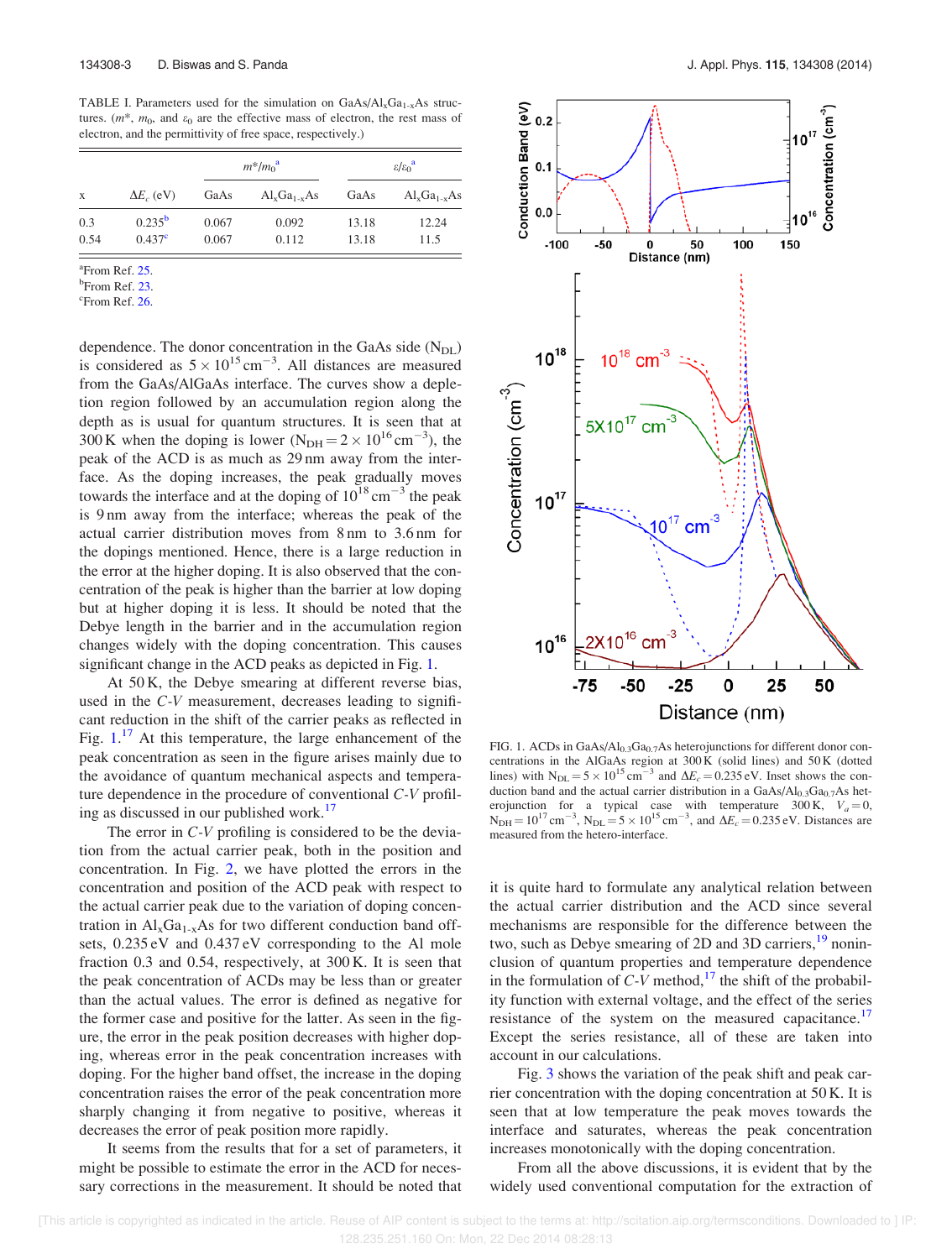

FIG. 2. Errors in the positions (solid lines) and in the concentrations (dashed line) of ACD peaks in  $GaAs/Al<sub>x</sub>Ga<sub>1-x</sub>As heterojunctions as a function of do$ nor concentration in the AlGaAs side for two different band offsets at 300 K.

carrier profiles from *C-V* measurements, it is quite difficult to harness or predict the large error of measurements. Here, we are introducing a new method for computation of the carrier profile from the measured *C-V* data, which should be more accurate than the conventional one. Fig.  $4(a)$  shows the experimental *C-V* characteristics, obtained from *C-V* measurements on an  $In<sub>0.24</sub>Ga<sub>0.76</sub>As/GaAs single QW structure$ with the well width 8 nm at two different temperatures. The details of the growth condition, structure, and measurements are discussed in Ref. 24. If the  $1/C^2$  curve is followed for various applied reverse bias  $V_r$ , it is seen that initially it is a straight line of a finite slope and once it enters the depletion region the slope increases and as it meets the accumulation region in the QW, the slope turns to a flatter one corresponding to accumulations. In the accumulation region, the QW gets continuously depleted with increasing voltage and the curve remains almost flat and at the end of depletion it turns again for an enhanced slope. The total charge content of the  $QW(Q_w)$  is found from the region between the turning points on the  $1/C^2$ –*V* curves and is directly calculated for the accumulation region of the experimental curve as

$$
Q_w = \sum_i C_i \Delta V, \qquad (12)
$$

where  $\Delta V$  is the small voltage increments and  $C_i$  is the corresponding capacitances. The two dimensional carrier concentration  $(n_{2D})$  is calculated as



FIG. 3. The peak concentration (dotted line) and shift of peak position from the interface (solid lines) in the ACD as a function of donor concentration in AlGaAs at 50 K with  $N_{\text{DL}} = 5 \times 10^{15} \text{ cm}^{-3}$  and  $\Delta E_c = 0.235 \text{ eV}$ .

$$
n_{2D} = \frac{Q_w}{qA},\tag{13}
$$

where  $q$  is the electron charge and  $A$  is the area of the Schottky interface. So, using this method  $n_{2D}$  can be determined experimentally. In a narrow QW where the carriers are mostly bunched up in the first sub-band, the distribution of the confined carrier concentration can be expressed as <sup>15</sup>

$$
n = n_{2D} |\psi_1|^2, \tag{14}
$$

where  $\psi_1$  is the normalized wave function of the carrier. For a narrow QW,  $\psi_1$  can be approximated with that of a finite square well and determined by solving the one dimensional Schrödinger equation numerically. The method should be more effective at lower temperatures. The distance of the QW from the Schottky can be estimated as

$$
d = \frac{1}{qAN_D} \left( Q_t - \frac{Q_w}{2} \right) + W, \tag{15}
$$

where  $N_D$  is the doping concentration,  $W$  is the depletion width of the Schottky junction without any external bias, and  $Q_t$  is the total charge depleted from the Schottky side barrier and the QW by the external reverse bias.  $Q_t$  is calculated by integrating the *C-V* curve as mentioned earlier up to the second turning point.

The carrier profiles inside the QW, determined by this method, at  $249K$  and  $9K$  are shown in Fig.  $4(c)$  along with the actual carrier profiles. The distances are measured from the Schottky. The curves match within 2% error. The carrier distributions, deduced by the conventional *C-V* technique, are depicted in Fig. 4(b). It is seen that the error in our developed model is almost negligible comparing to the conventional *C-V* carrier profiles which are, as discussed previously, widely different from the actual profiles in all respects.

The procedure can be used for a heterojunction in a similar way. In this case, the QW is approximated as an asymmetric triangular QW and *d* is modified as

$$
d = \frac{1}{qAN_D}(Q_t - Q_w) + W,
$$
 (16)

since the depletion region exists in one side of the heterointerface.

For QWs and heterojunctions, due to very large difference between the experimental *C-V* carrier profiles and the actual carrier distributions, usually the *C-V* characteristics and the corresponding ACDs are deduced theoretically to compare with the experimental ACDs.<sup>15,19</sup> It is observed that at lower temperature the peak of the theoretical ACD shifts towards the Schottky, whereas for the experimental ACD, the peak shifts much away from the Schottky.<sup>17</sup> In our present work, similar temperature dependent shifts are observed for the GaAs/AlGaAs heterojunction and the InGaAs/GaAs QW. The shift of the peak position in the theoretical ACD can be explained by the temperature dependence of the Debye smearing of 2D and 3D electrons. The opposite shift of the ACD peak, obtained from the experiment, seems to

 [This article is copyrighted as indicated in the article. Reuse of AIP content is subject to the terms at: http://scitation.aip.org/termsconditions. Downloaded to ] IP: 128.235.251.160 On: Mon, 22 Dec 2014 08:28:13